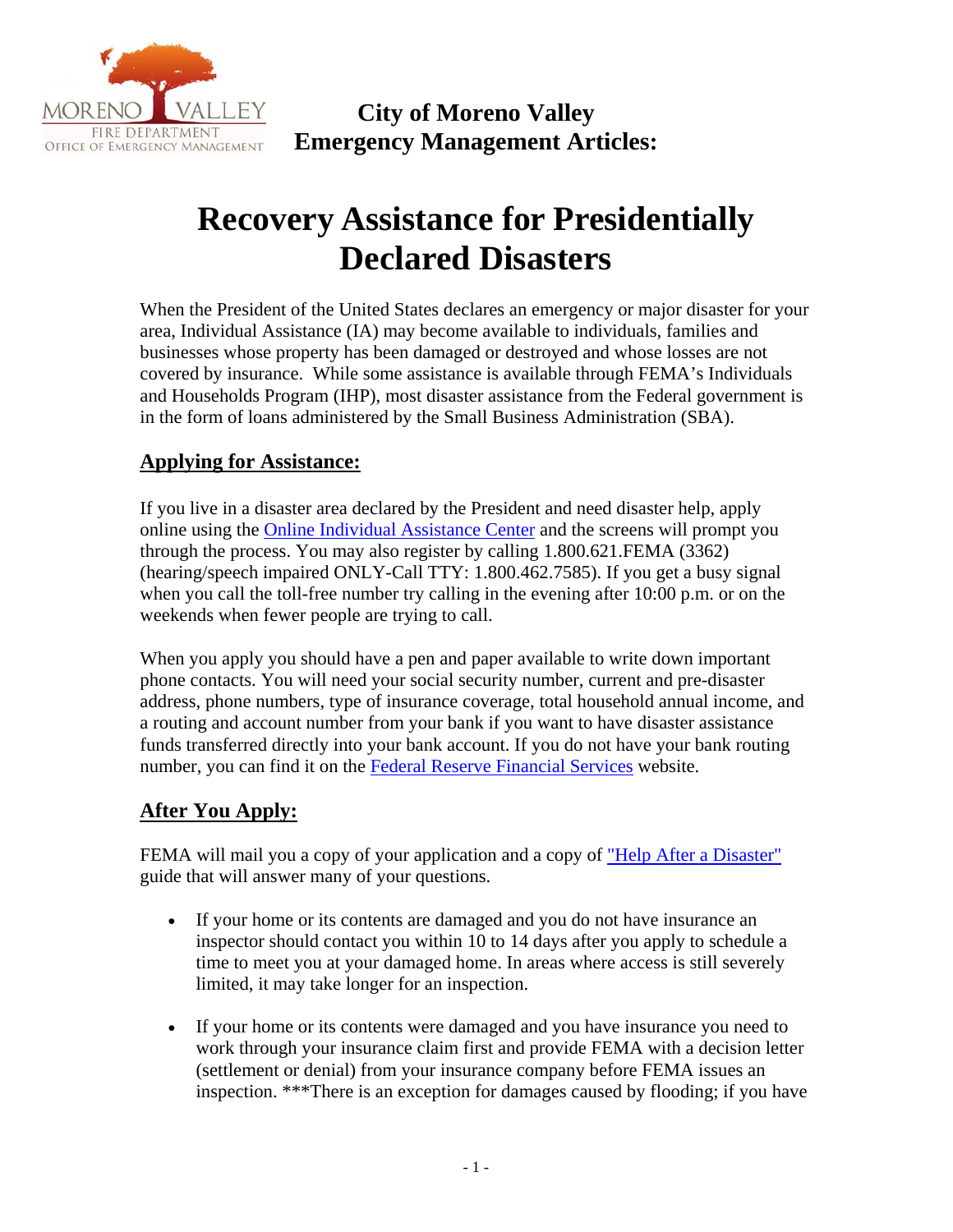flood insurance, FEMA will issue an inspection before receiving a copy of your flood insurance decision letter to evaluate your eligibility for temporary living expenses because temporary living expenses are not covered by flood insurance.

- About 10 days after the inspection FEMA will decide if you qualify for assistance. If you qualify for a grant, FEMA will send you a check by mail or deposit it in your bank account. FEMA will also send you a letter describing how you are to use the money (for example: repairs to your home or to rent another house while you make repairs).
- If FEMA decides that you do not qualify for a grant, FEMA will send you a letter explaining why you were turned down and give you a chance to appeal the decision. Appeals must be in writing and mailed within 60 days of FEMA's decision.
- If you get a Small Business Administration (SBA) Disaster Loan application in the mail, you must complete and return the application to be considered for a loan as well as certain types of grant assistance. SBA representatives are available at Disaster Recovery Centers to help you with the application. If the SBA finds that you cannot afford a loan they will automatically refer you to FEMA's Individual and Household grant program for help.
- If the SBA approves you for a loan, they will contact you. If the SBA finds that you cannot afford a loan, FEMA will contact you.

### **If You Lost Your Job Because of the Disaster:**

If you lost work because of the disaster, you may qualify for Disaster Unemployment Assistance (DUA). Contact the local office of your State's Employment Commission for information about DUA. The DUA program covers most people affected by a disaster, including many who do not normally qualify for regular unemployment aid. Also, be sure to speak to your lender or landlord and explain your circumstances. Special arrangements can often be made.

### **Farm / Agricultural Damages:**

If you sustained damages to your home or personal property, you should apply with FEMA for assistance. If you had damages to your crops, livestock, farm equipment, barns, dairy, etc., you should contact your local Farm Services Agency office to inquire about the USDA's disaster assistance program.

#### **Insurance:**

FEMA cannot duplicate assistance from your insurance company. If you still have serious unmet needs after receiving your insurance settlement, FEMA may be able to provide assistance. If you are unable to locate a place to rent you, can visit a local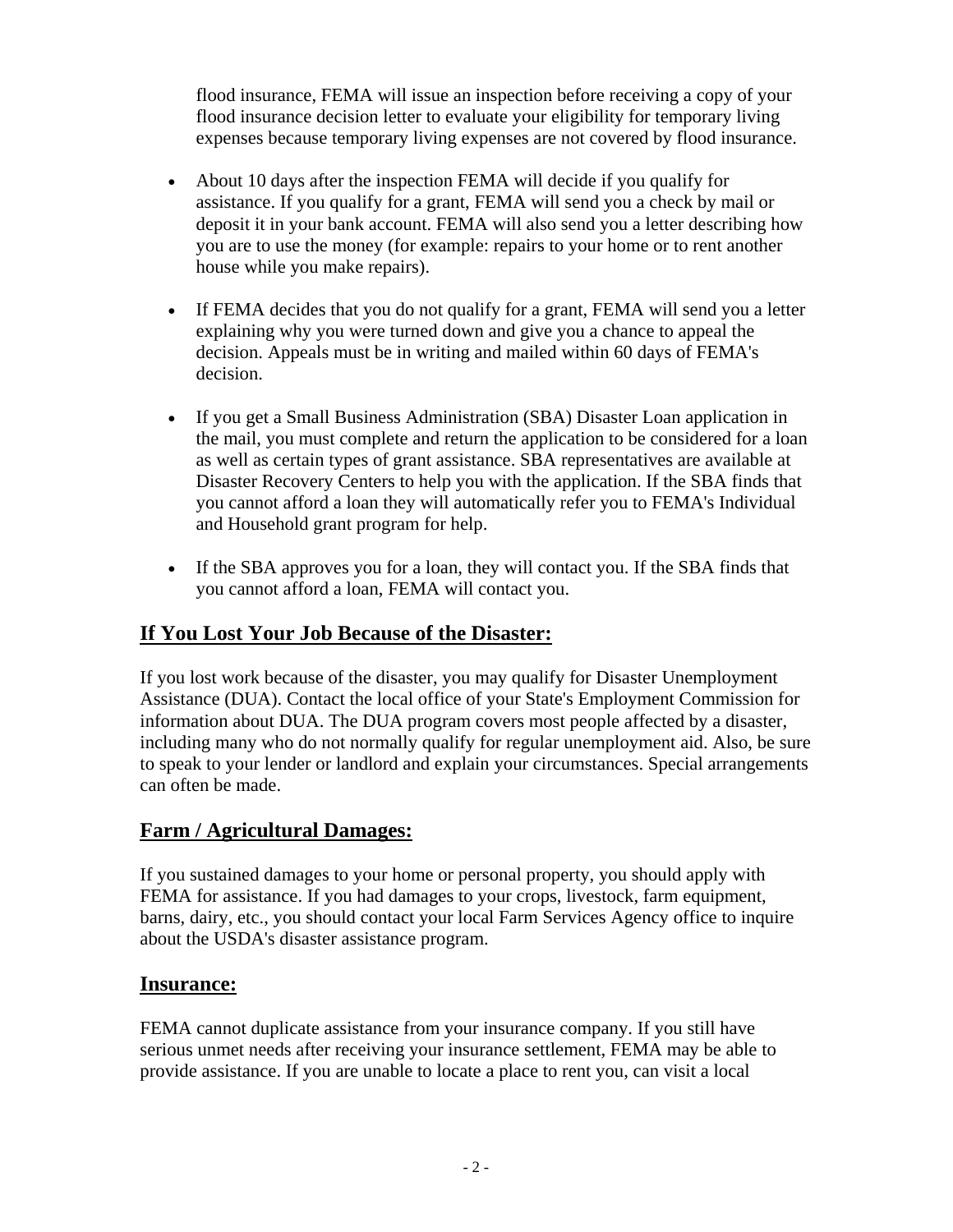Disaster Recovery Center (DRC) or call FEMA's Helpline at 1.800.621.FEMA (3362) to get the list of rental resources in your area.

If a decision on your insurance settlement has been delayed longer than 30 days from the time you filed the claim you may be eligible for an insurance advancement from FEMA. These funds are considered a loan and must be repaid to FEMA once you receive your settlement from your insurance company. Contact FEMA if your insurance settlement is delayed. FEMA will send you a Request for Advancement and Signature letter. You must complete and return this letter before FEMA can evaluate your request for assistance.

#### **Road and Bridge Damages:**

If damages to a public or private road or bridge prevents or restricts you from accessing your home, FEMA may be able to provide assistance.

#### **Small Business Administration (SBA):**

The Small Business Administration (SBA) is the primary source of federal funds for long-term recovery assistance for disaster victims. The SBA has low-interest disaster loans for homeowners, renters and non-farm businesses to cover disaster damage to real and personal property. For more information about SBA, please call 1.800.659.2955.

#### **Additional Disaster Assistance**

Additional disaster assistance that may be available during a Presidentially declared major disaster:

- Aging Services Services to meet the needs of the elderly such as transportation, meals, home care, etc)
- Agricultural Aid USDA Rural Development may make emergency loans to farmers and ranchers.
- Assistance from Financial Institutions Banks may permit early withdrawal of time deposits, without penalty.
- Business Loan Program Disaster loans may be available to businesses to repair or replace destroyed or damaged business facilities, inventory, machinery or equipment. The maximum loan amount is \$1,500,000.
- Consumer Services Counseling on consumer problems such as price gouging, availability of products, etc.
- Crisis Counseling Referral services and short-term intervention.
- Disaster Unemployment Assistance Provides weekly benefit payments to those out of work due to the disaster, including self-employed persons and others not covered by regular unemployment insurance.